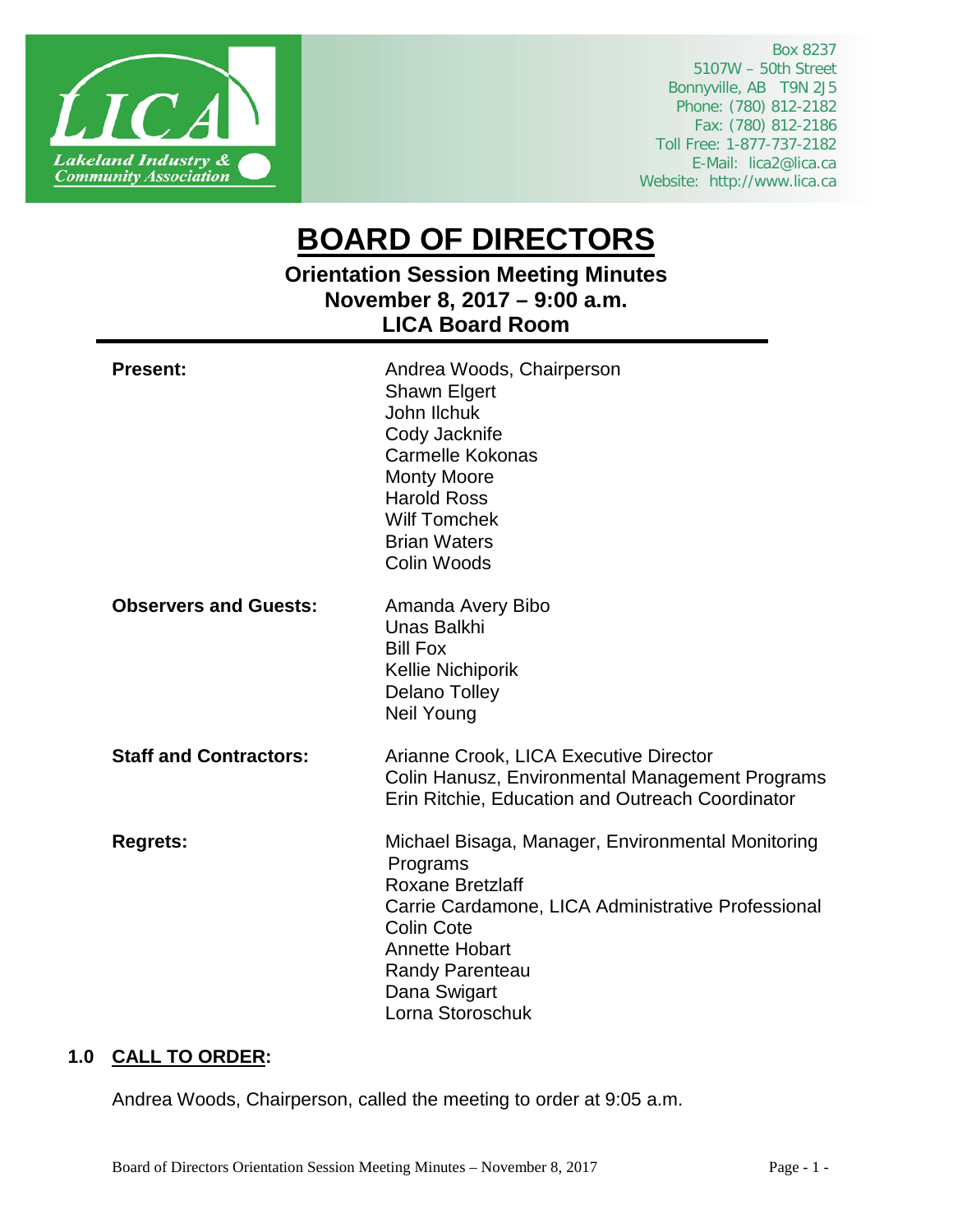- **1.1 Roundtable Introductions**
- **1.2 Vision, Mission and Value**
- **1.3 Approval of Agenda**

**#1 Moved by John Ilchuk AND RESOLVED that the November 8, 2017 Agenda be amended to include:**

# **2.2 Water for Life Strategy**

**and, that the November 8, 2017 Agenda be approved, as amended.**

# **1.4 Declaration of Conflict of Interest**

Andrea reviewed Policy 1.8 Board Member Conflict of Interest with the Board of Directors and Committee members.

# **1.5 Approval of Minutes**

**#2 Moved by Harold Ross AND RESOLVED that the Minutes of the Board of Directors Organizational Meeting of October 17, 2017 be approved, as presented.**

**#3 Moved by Wilf Tomchek AND RESOLVED that the Minutes of the Board of Directors Meeting of October 17, 2017 be approved, as presented.**

# **2.0 ONGOING BUSINESS**

# **2.1.1Vice-Chairperson Election**

Arianne Crook, Executive Director, opened the floor for nominations for the position of Board Vice-Chairperson for a one (1) year term.

John Ilchuk nominated Roxane Bretzlaff, Seconded by Brian Waters.

Colin Woods nominated Annette Hobart, Seconded by Harold Ross.

**#4 Moved by John Ilchuk, Seconded by Brian Waters AND RESOLVED that nominations cease.**

> **Following a secret ballot, Arianne declared Annette Hobart to be elected as Board Vice-Chairperson for a one (1) year term.**

# **2.1.2Policy 2.3 LICA Signing Authority**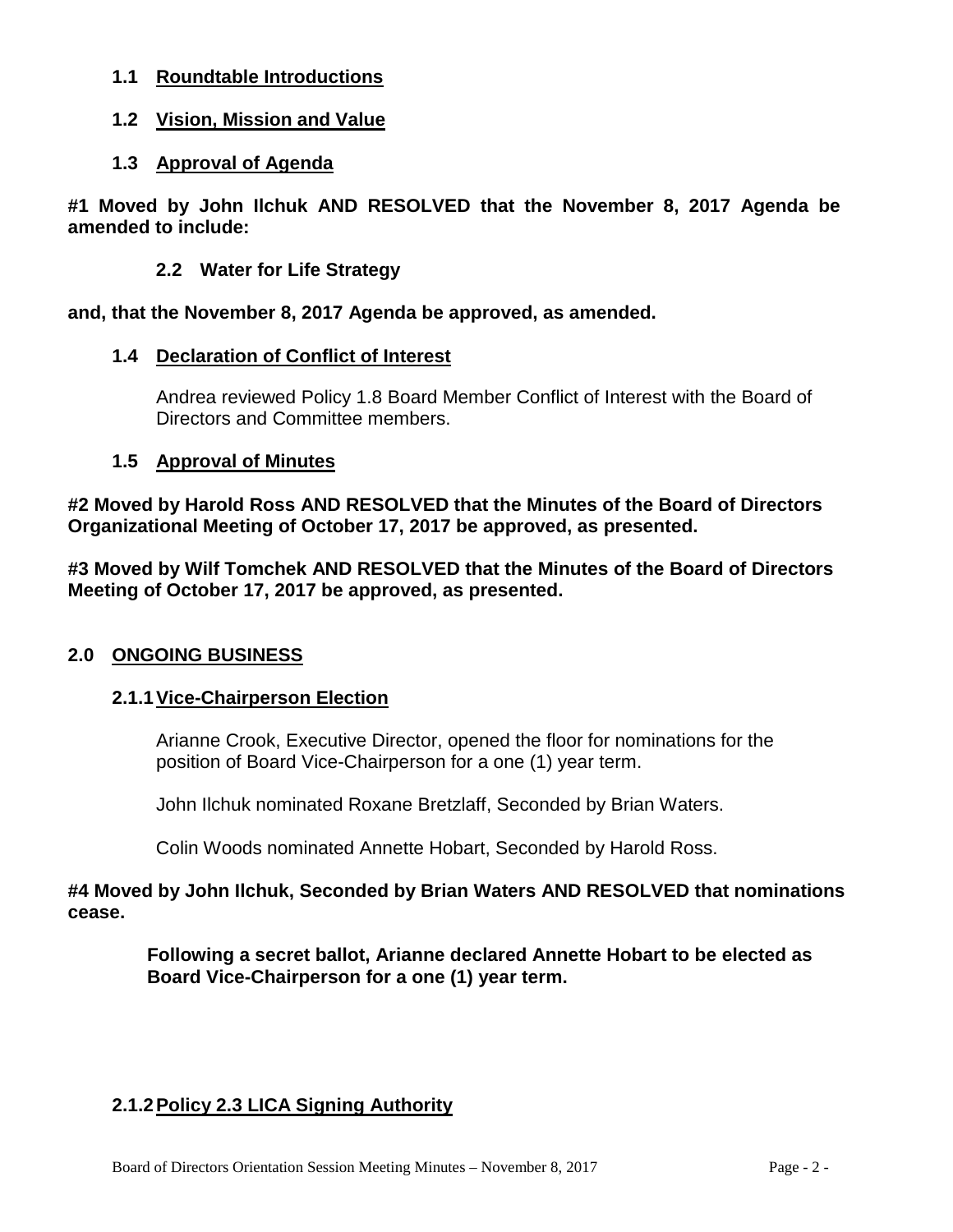Arianne advised Board and Committee members that, pursuant to Policy 2.3, LICA signing authority will remain with the Officers: Andrea Woods, Monty Moore and that Annette Hobart be added as the Vice-Chairperson.

# **2.2 Water for Life Strategy**

Colin informed the Board of Directors and Committee members that the Water for Life strategy has 3 main goals for a WPAC to follow. These are safe, secure drinking water, healthy aquatic ecosystems and reliable, quality water supplies for a sustainable economy.

Colin also spoke towards enabling partnerships, including partnerships with Watershed Stewardship Groups, Watershed Planning and Advisory Councils and the Alberta Water Council as a key direction under the Water for Life strategy.

# **3.0 BOARD AND COMMITTEEE ORIENTATION**

# **3.1 LICA Board Manual App/Flash drive/Binder**

Arianne informed the Board of Directors and Committee members that the LICA Board Manual App is now available to download on Google Play, and is pending on the Apple Store.

Arianne also informed the Board of Directors and Committee members that the Board Manual has been updated and is available on flash drives, binders and can also be accessed online which will be the control copy for information.

#### **3.2 LICA History**

Andrea reviewed the LICA History with the Board of Directors and Committee members.

#### **3.3 Calendar of Meetings and Events**

The Board of Directors and Committee members reviewed the LICA Meeting and Events Calendar for 2017-2018.

#### **3.4 LICA Bylaws**

Andrea reviewed the Bylaws with the Board of Directors and Committee members.

#### **3.5 Policy 1.3 Responsibilities of the Board of Directors**

The Board of Directors and Committee members reviewed Policy 1.3 – Responsibilities of the Board of Directors.